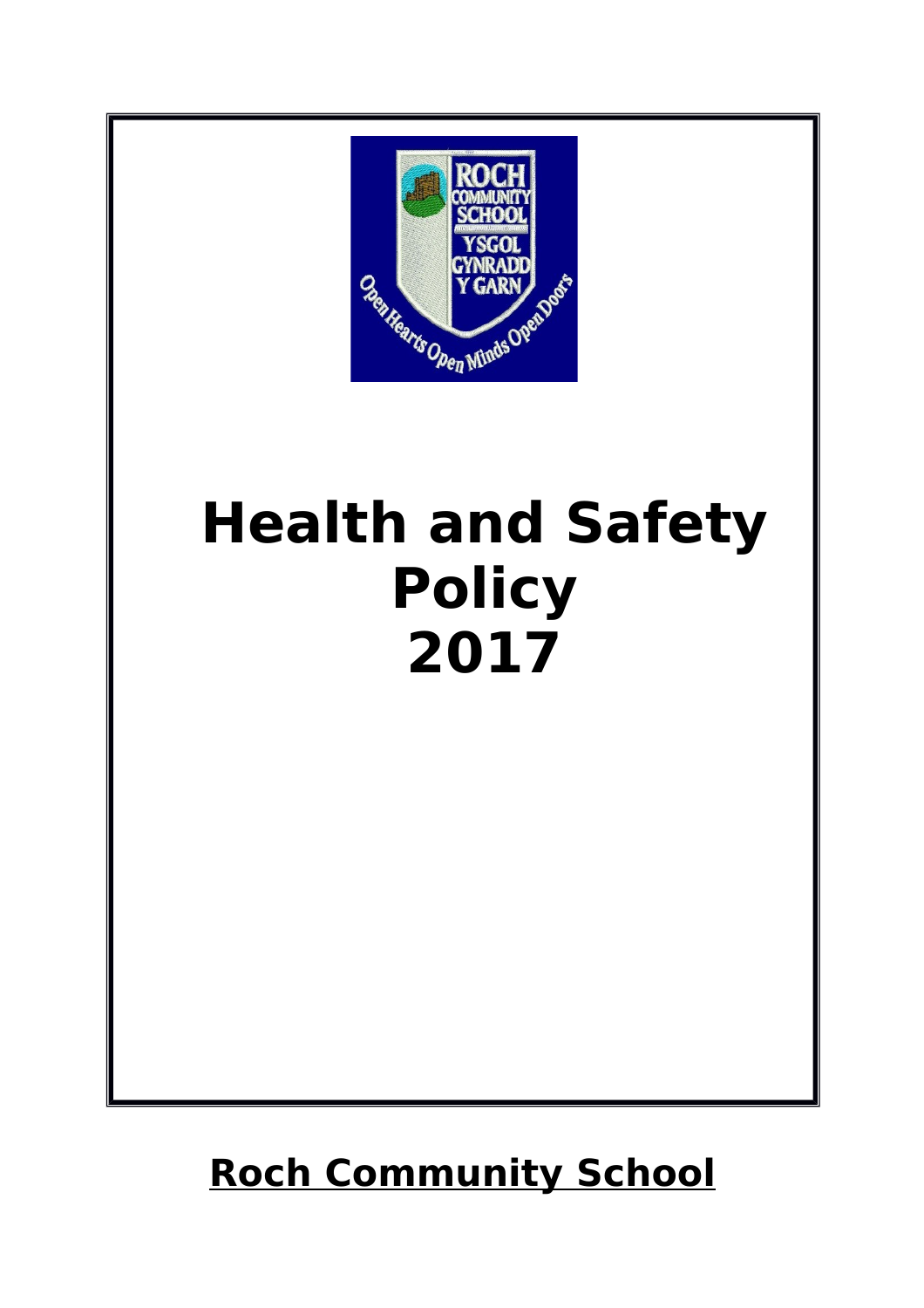# **Health and Safety Statement of Intent**

#### **1. Health and Safety Statement of Intent**

1.1 The Governors and management of ROCH School are committed to a safety management approach to Health & Safety, and thereby to an organised, well informed and proactive approach to all health & safety and welfare related issues. All activities will be planned and executed with a systematic approach which includes an element of 'context sensitive' risk assessment, and where necessary control measures will be put in place to eliminate / reduce to a safe level any foreseen risks.

1.2 This policy supplements and operates in conjunction with Pembrokeshire County Council's policy statement on Health and Safety.

1.3 It is the policy of this school to operate at all times in a manner which ensures, so far as is reasonably practicable, the health, safety and welfare of all persons employed, visiting, working in or being taught at the school.

1.4 All school staff are reminded that they have a duty of care to carry out their work with due regard for the health and safety of themselves, other staff, pupils, contractors and visitors to the school, and to observe the health and safety requirements relevant to their activities.

1.5 A suitable assessment of all-foreseeable hazards and risks to staff, pupils and visitors will be carried out. Where significant risk is identified, appropriate measures to reduce or eliminate the risks will be taken and communicated to those concerned.

1.6 Consultation will take place with any Union appointed safety representatives and members of staff on matters that effect their health and safety. If required, specialist advice will be sought at the earliest opportunity from The Pembrokeshire County Council's Corporate Safety Unit, Building Maintenance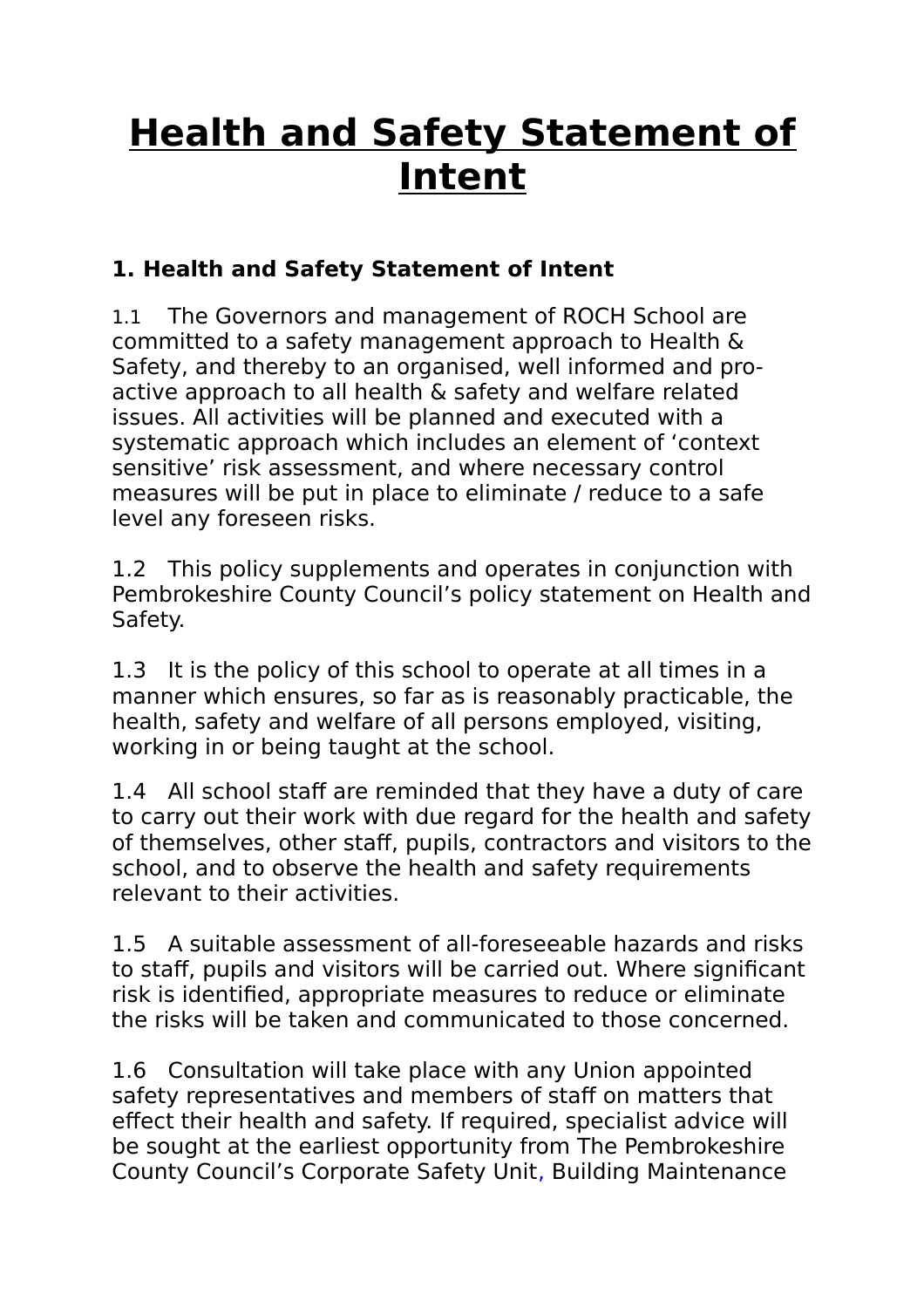Dept, or Property Review Department or other specialist advisers.

1.7 All staff are requested to support the school in achieving a safe environment for everyone. The necessary information, training, instruction and supervision will be made available by managers to achieve this, particularly to staff after recruitment, transfer or changes to their responsibilities.

1.8 A copy of this statement will be brought to the attention of all members of staff. It will be regularly reviewed and updated as necessary, or at least annually.

1.9 Further information is contained within the Health and Safety Guidance Documents (PCC).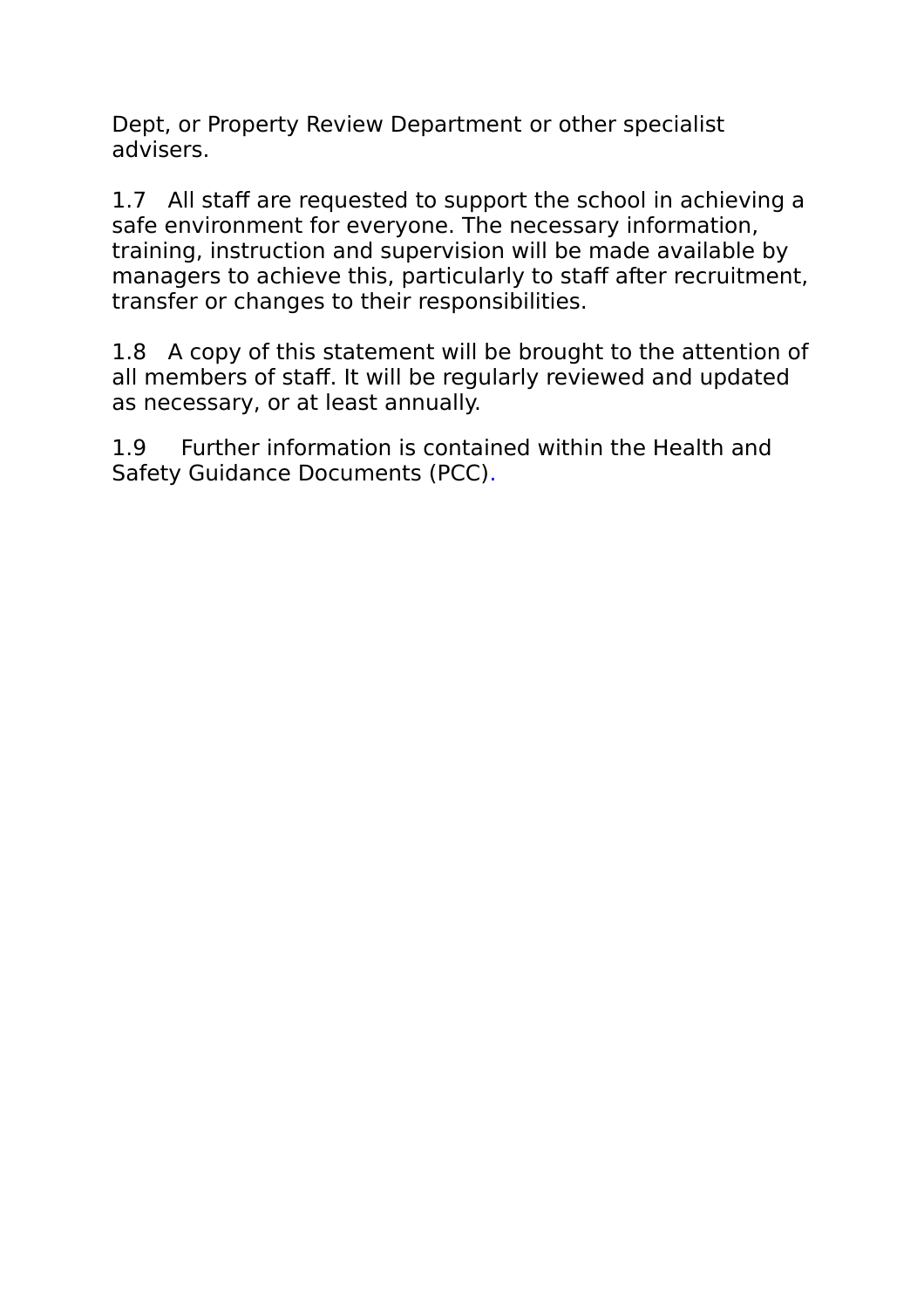#### **ROCH SCHOOL HEALTH AND SAFETY POLICY**

#### **KEY HEALTH & SAFETY ROLES & RESPONSIBILITIES**

| <b>HEALTH &amp; SAFETY</b><br><b>CO-ORDINATOR</b>                    | Head teacher                                                                            |
|----------------------------------------------------------------------|-----------------------------------------------------------------------------------------|
| <b>FIRE SAFETY CO-ORDINATOR</b>                                      | Head teacher                                                                            |
| <b>FIRST AIDER(S)</b>                                                | Carl Evans Head teacher<br>Claire Morgan<br><b>Sue Prince</b>                           |
| <b>GOVERNOR WITH</b><br><b>RESPONSIBILITY FOR HEALTH</b><br>& SAFETY | Further suggestions from all<br>governors<br>What is required what needs to be<br>done. |
| <b>SAFE ROUTES TO</b><br><b>COMMUNITIES CO-ORDINATOR</b>             | We do not have one                                                                      |
| <b>SCHOOL VISITS CO-</b><br><b>ORDINATOR</b>                         | Head teacher                                                                            |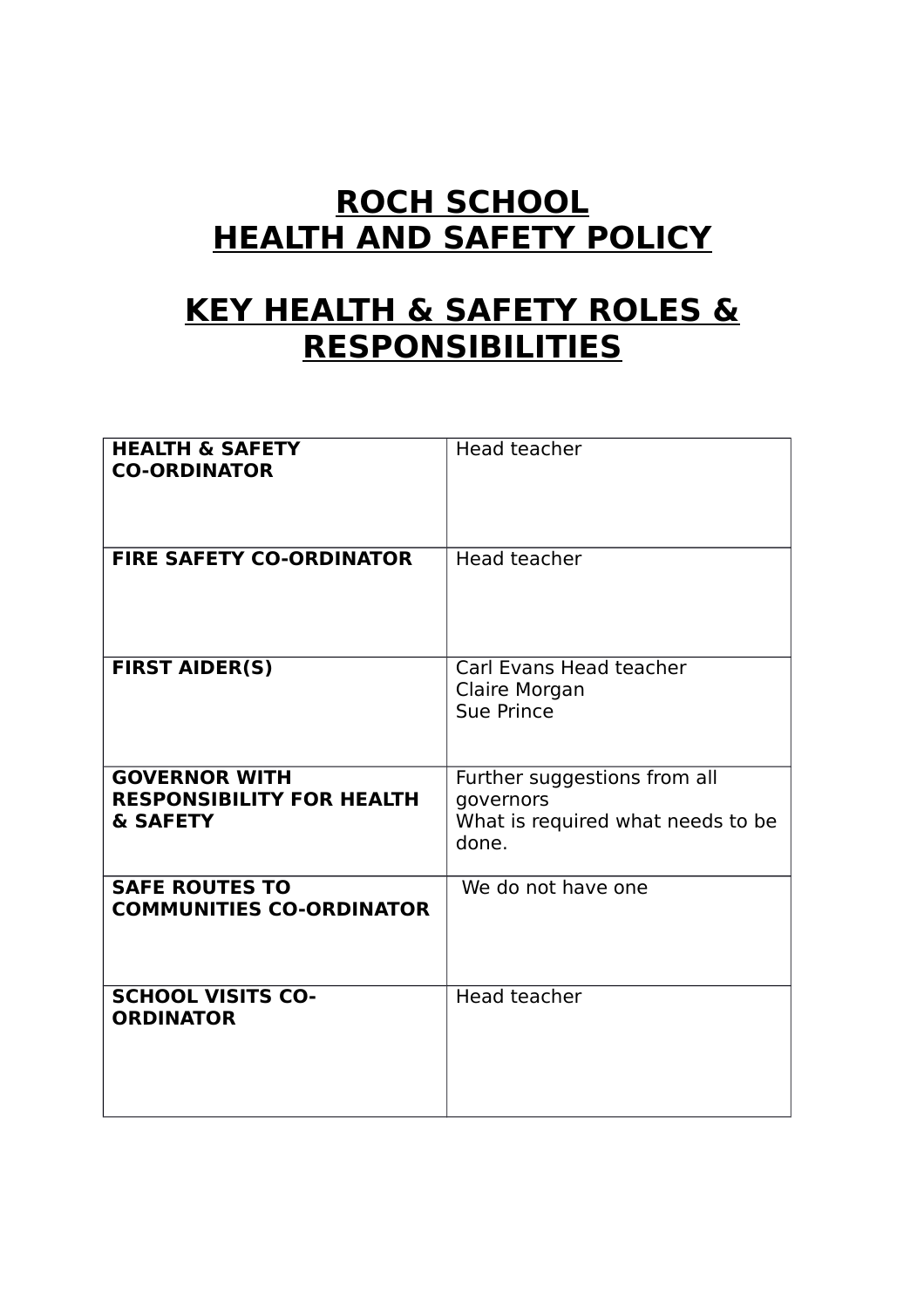### **Aims**

It is the aim of the Governors and Headteacher of ROCH School to maintain safe and healthy working conditions, equipment and work arrangements for all employees and to ensure such information, training and supervision as they need for this purpose in line with the Health and Education Act 1974. We also accept our responsibility for the health and safety of our pupils and for other people who may be affected by our activities.

Our health and safety procedures follow the guidelines set down by the health and safety department at Pembrokeshire County Council. We have adopted their policies.

### **Responsibilities**

ROCH School recognises the need to identify organisational methods for implementing and controlling the health and safety of all persons who work within the school and this includes visitors.

The following is a summary of individual responsibilities, their consequent structure and accountability:-

#### **1. Governors**

The Governing Body has the responsibility to ensure that all reasonable steps have been taken to reduce the possibility of accident or injury to both staff and pupils, although it should be emphasised that unnecessary responsibility cannot fall on individual members of the Governing Body,

nor can the Head of the school or employees avoid responsibility by referring urgent matters to that body for information and decision. The Governors will be kept informed of all developments relating to health and safety matters and Clerks to Governors will include such matters on the Agenda for termly meetings.

#### **Governors Must Ensure:**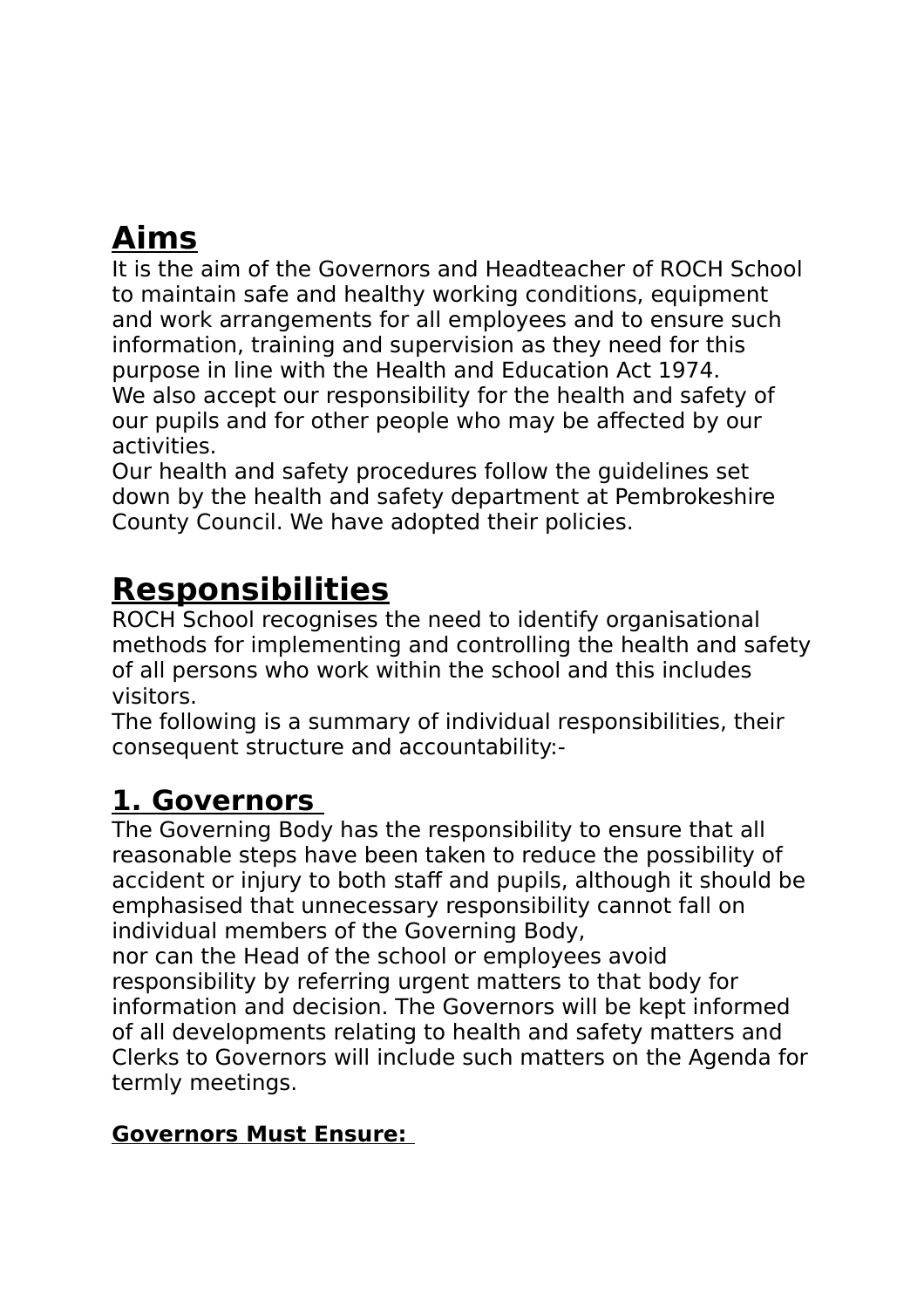a) That in co-operation with the Headteacher, an individual school Health and Safety Policy is produced, and this policy is regularly reviewed and revised as and when necessary;

b) That risk assessments are undertaken with any activity that has significant associated hazards and that a written record of these assessments are kept and reviewed regularly;

c) That sufficient funding is allocated for health and safety issues e.g. training, provision of personal protective clothing etc;

d) That regular health and safety inspections of the premises are carried out on a termly basis;

e) That the Governing Body receives an annual audit of health and safety systems and standards of health and safety from the Headteacher;

f) That a positive health and safety culture is established and maintained.

#### **2. Headteacher**

The Headteacher is responsible and accountable for the implementation of this policy and the compliance with all relevant legislation in every area and activity within the school. In order for this to be achieved, his operational duties include the following:

a) Ensuring that all members of staff (including new staff, supply staff, probationers and students, voluntary helpers etc) are aware of the contents of the school health and safety policy and all safe working practices.

b) If deemed necessary, appointing one or more members of staff undertaking specific duties in relation to health and safety. The Headteacher acts as coordinator for the school on health and safety matters affecting the school.

c) Ensuring that risk assessments are carried out on any activity that has significant associated hazards. Pembrokeshire County Council recommends that a group approach to risk assessment be carried out, usually consisting of the Headteacher, an individual who has received specific training in the theory of risk assessment, class teachers, support staff and any other relevant members of the ROCH School community Where significant risks are identified, appropriate measures and/or safe working practices be introduced to reduce/eliminate such hazards.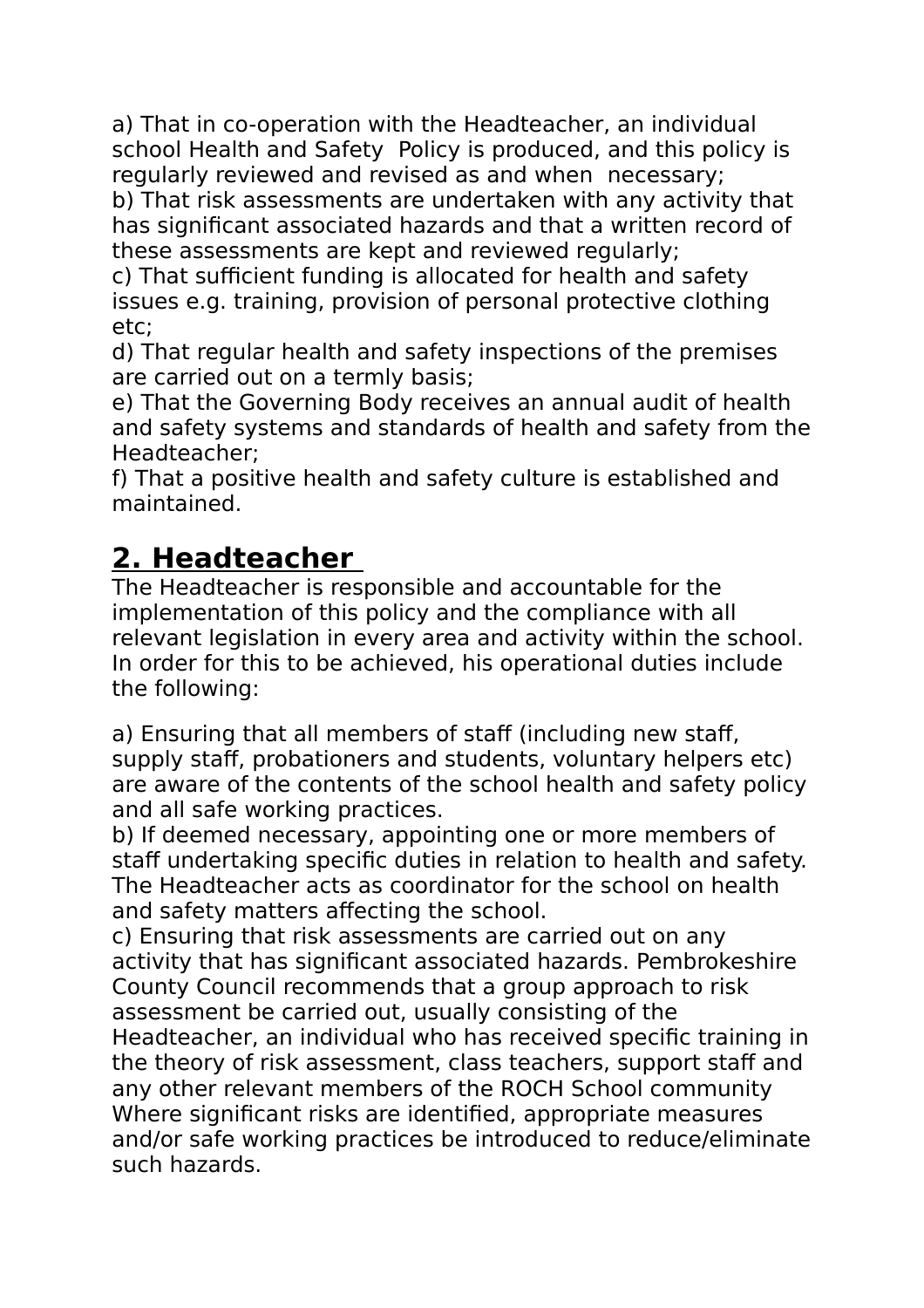d) Undertaking inspections of the school premise, plans, equipment and working practices on a termly basis. Where necessary implement any changes and improvements.

 e) Providing an Annual Report to the Governors of the school regarding safety performance. – E.g. what risk assessments have been carried out? How many fire drills have been carried out? How many accidents have occurred? Are there any trends etc?

f) Making recommendations to Governors where Health and Safety funding is required, and to advising on any safety policies that need to be introduced.

 g) Ensuring that effective first aid provision and accident reporting procedures exist in accordance with the guidelines issued by the Education Department of Pembrokeshire County Council. (This allows Pembrokeshire County Council to comply with the Reporting of Injuries Diseases and Dangerous Occurrences Regulations 1995).

#### **3. Deputy Headteacher**

Deputy Heads are responsible to the Headteacher for the health and safety of all staff, workplaces and activities under their control. To achieve this, duties include the following: a) Ensuring that all staff, newly inducted staff, students, supply teachers and voluntary helpers are aware of the requirements of the Health and Safety Policy, and the safe working practices that apply to their area of activity.

b) Actively encouraging the participation in health and safety and welfare matters of all pupils.

c) Making known to the Headteacher any identified training needs.

d) Establishing and regularly reviewing safe working practices for activities under their control.

e) Taking effective action and/or immediately referring to the Headteacher any health and safety problems brought to their attention. This includes the stopping of any practices or the use of any tools, equipment etc. which are considered unsafe. This is to be enforced until safety levels are adequate.

f) Ensuring that all items of portable electrical equipment (including new purchases) are entered on the school inventory before use, and that visual inspection of all equipment take place on a termly basis. Defective or damaged equipment must be isolated and taken out of use until repaired or replaced.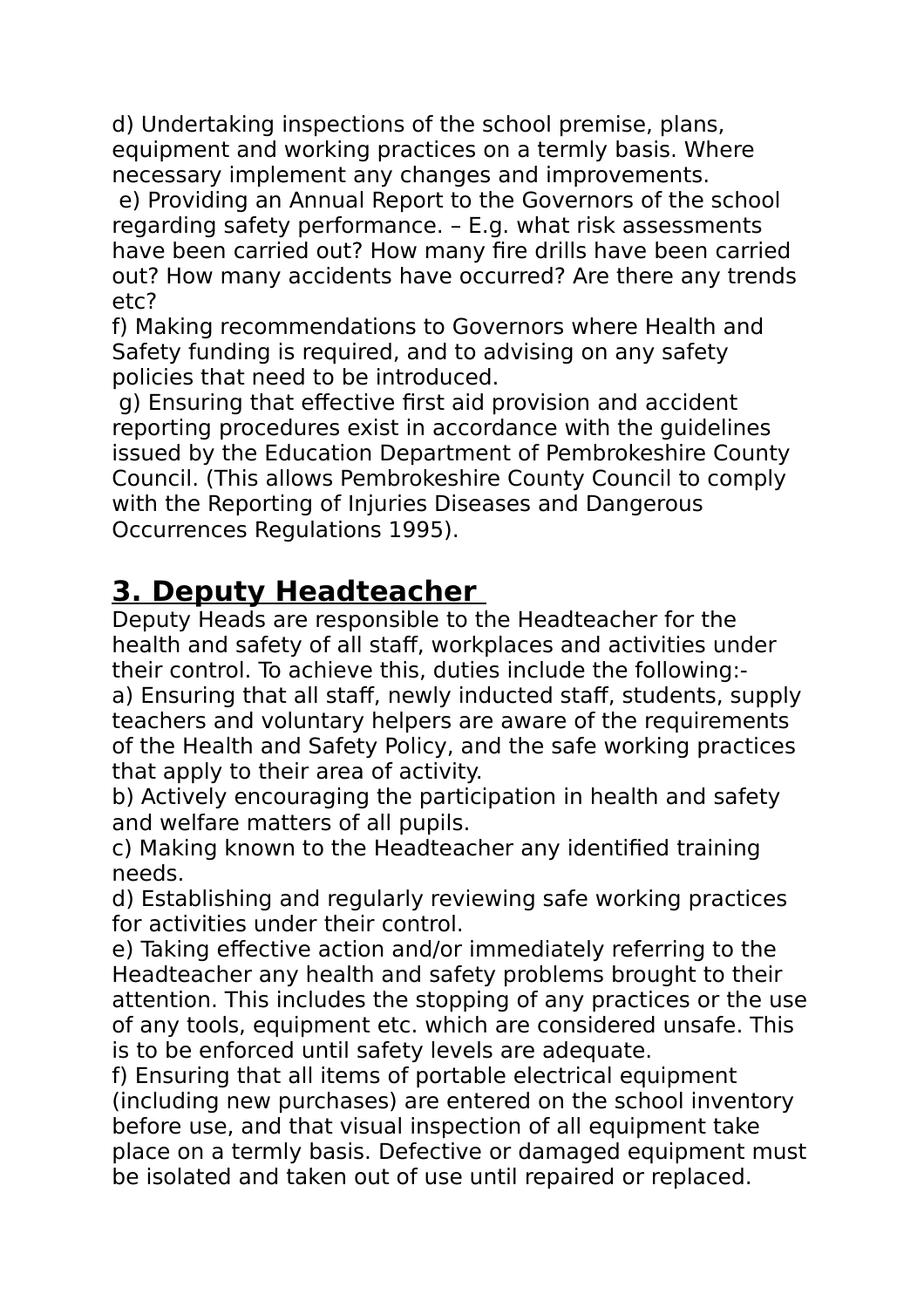g) Checking the adequacy of fire precautions and procedures in liaison with the Headteacher.

h) If an accident/incident occurs, assisting in the accident investigation regarding any findings and recommendations to prevent a recurrence.

#### **4. Teaching Staff (Including Supply Teachers)**

Teachers have a duty of care under Health and Safety Legislation.

In order to achieve this, their duties include the following: a) Ensuring that all students, newly appointed staff, supply teachers etc. assigned to help, are aware of the general health and safety requirements of the school and the detailed requirements for activities relevant to them.

b) Implementing the health, safety and welfare procedures for pupils at a level appropriate for their requirements. Ensuring that these procedures are explained in terms that they can readily understand.

c) Exercising effective supervision of pupils and maintain an awareness of emergency procedures in respect of fire, first aid, accident reporting etc. carrying them out as necessary.

d) Seeking information on any special safety measures to be adopted in their own teaching areas and ensure that they are adhered to.

e) Setting an example by personally following safe working practices.

f) Ensuring that where necessary, the appropriate protective clothing, guards etc. are available, in good condition and are used. All electrical equipment is visually checked before use. g) Reporting to the Headteacher or Deputy Head any defects in equipment or identified inadequacies in procedures. (Where any defect renders the equipment potentially hazardous, it should be isolated and clearly labelled 'awaiting repair', 'until repaired' or 'replaced'.)

h) Integrating all relevant aspects of health and safety into the teaching process and if necessary, giving special lessons. (e.g. The use of equipment in technology lessons).

### **5. Other members of staff**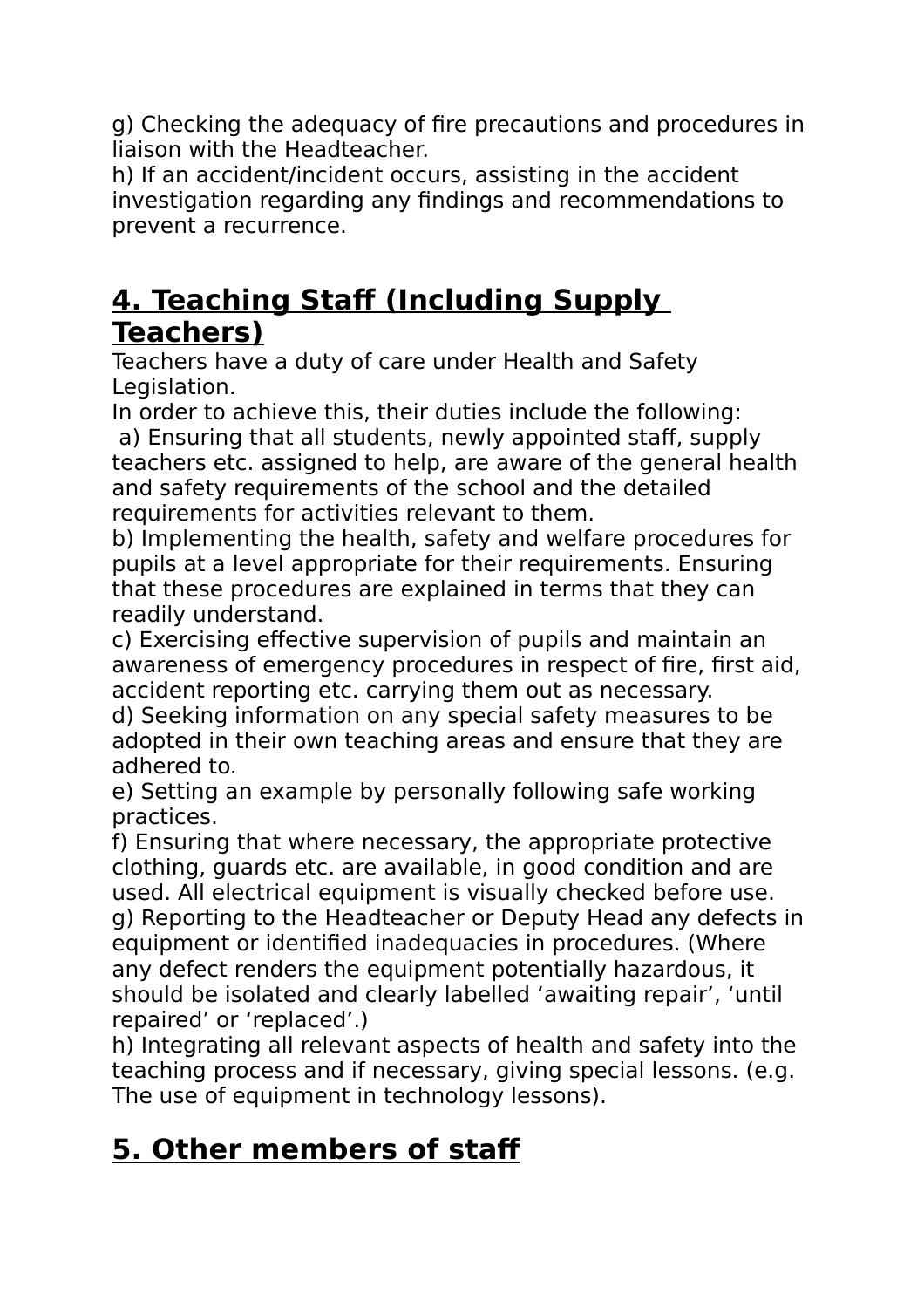It is very important that all other members of staff are aware of the Health and Safety Policy and operate within its guidelines at all times. These groups include: Learning Support Assistants, Caretaker/cleaner, administrative staff, Lunchtime supervisors etc.

There is a need to stress that all employees have **legal**  responsibilities under The Health and Safety at Work Act. Those duties are to safeguard themselves, colleagues and others in the workplace.

### **6. Trade Union Safety Representative**

Any Trade Union Safety Representative will be encouraged by the Headteacher to fulfil his/her duties, as well as being released for any appropriate training. The Headteacher will also consult regularly with the Safety Representative on Health & Safety matters. He/she will be entitled to inspect the school in accordance with the agreed Trade Union/Authority procedures.

### **7. Health & Safety Executive**

The Health & Safety Executive (HSE) have many powers, including the right to visit the school and have sight of all relevant policies and documents.

They have the right to turn up for announced or unannounced visits, however they will **usually** visit in connection with an accident that has been reported to them.

### **Risk Assessments**

Risk assessment is a principle requirement of the management of Health & Safety at Work Regulations 1999. Regulation 3 requires all employers and self-employed persons to undertake a systematic assessment of all risks (except the trivial) to workers and any others who may be affected by their work activities. The purpose of the risk assessment is to assist the employer to determine what measures to take in order to establish safe systems of work and to comply with health and safety legislation.

Comprehensive risk assessments are carried out every year to monitor and further improve our health and safety record. Staff, Parents, Governors and children all contribute to the risk assessment process to make our school a healthier and safer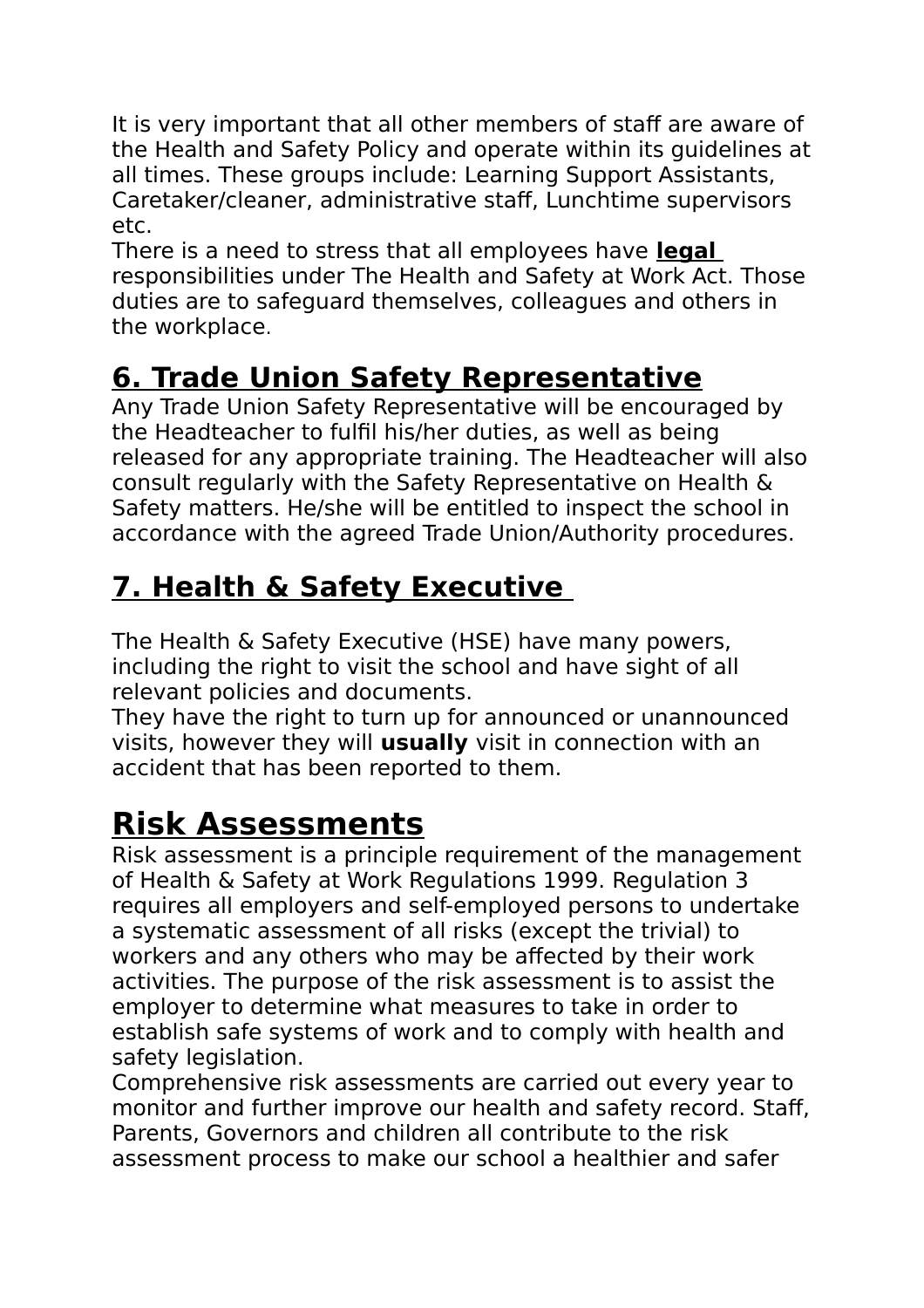place to be. Copies of the risk assessments are to be found in the "Risk Assessments" file.

The Risk Assessment process is co-ordinated by the Headteacher who has attended relevant training.

#### **Fire and Emergency Procedures**

We have a comprehensive Fire Emergency Policy which includes details of our Emergency Plan. Fire drills are carried out once per term to enable everyone to become familiar with the evacuation procedure. The outcomes of the fire drills are reported to the Governing Body and recorded in the Fire Log Book.

A Fire Risk Assessment has been completed and is reviewed annually.

In all areas within the school the 'Fire Emergency Plan' and diagrams showing evacuation routes are clearly displayed.

Fire exits and fire exit routes are free from obstruction and all fire exit doors remain unlocked whilst there are people in the building.

All fire exits are clearly labeled and comply with legislation e.g. should be pictorial rather than just writing.

All visitors spending any length of time in the school are made aware of arrangements in case of fire.

The fire log book is kept in the school Office. Full and detailed records are kept of evacuations, call point testing, alarm system servicing, fire fighting equipment checks etc.

#### **Lettings The following points are very important to consider:**

- Details of fire procedures will be given to hirers.
- Special precautions are taken for large gatherings (e.g. school plays).
- All emergency exits must be unlocked.
- The Caretaker inspects premises after use by hirers and check for possible fires.
- The school Non-Smoking Policy must be communicated to the hirers.

### **Contractors on Site**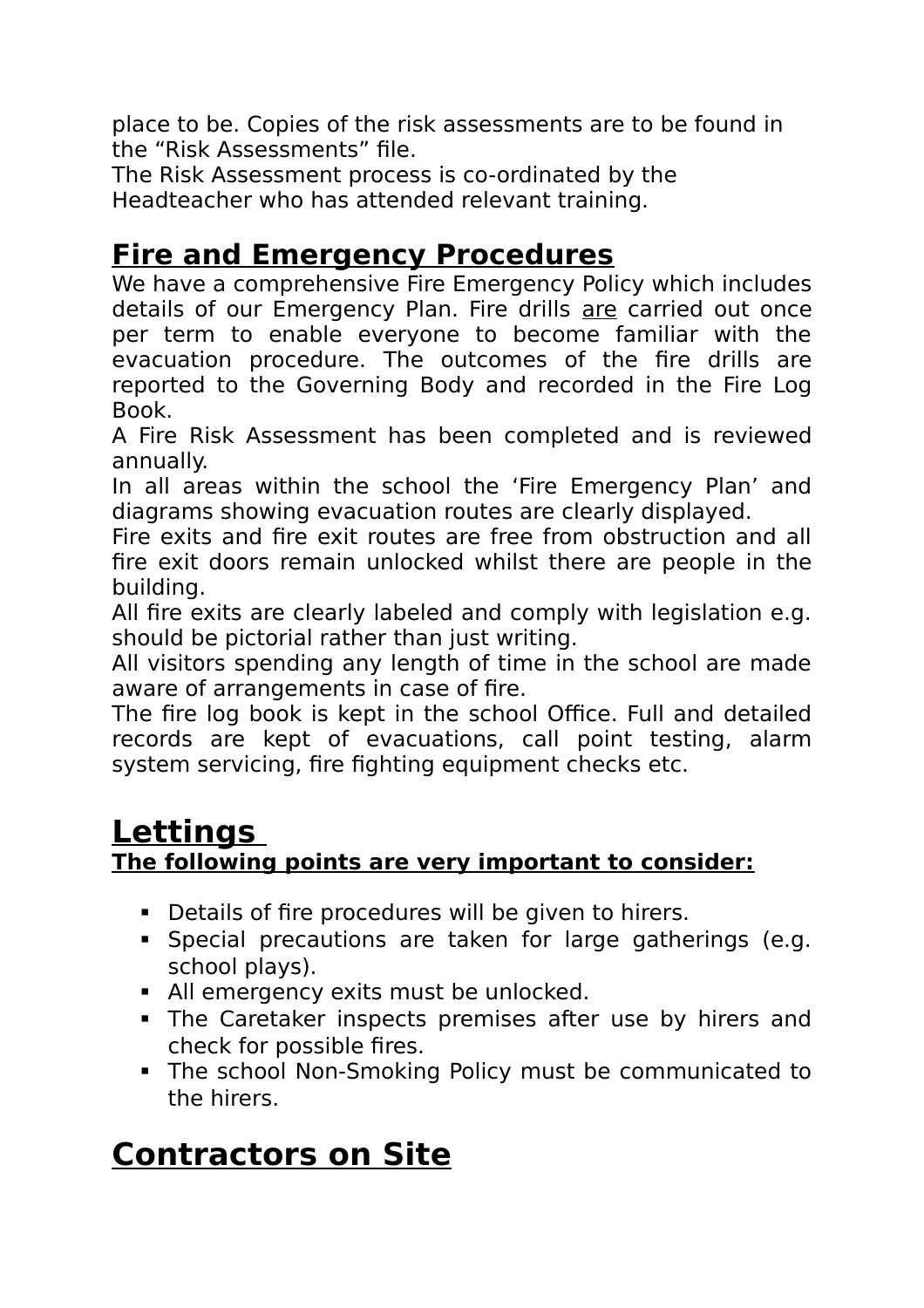Whenever appropriate we ensure that contractors employed to work at the school not only have a good work record, but also a good health and safety record.

We endeavour to ensure that contractors working on our school site will not endanger any members of staff, pupils or visitors by their actions or failure to act.

If necessary we will investigate their Health and Safety record.

**When Contractors arrive on site** to commence work the following 'Safe Systems of Work' will be followed…

- All staff will be informed of the works being carried out and any areas that are likely to be affected. Also the duration and timing of the works will be discussed.
- Ensure that any changes to the job are discussed with the Headteacher or Deputy Head, and any changes affecting timing, or health and safety be investigated and action taken where necessary.
- **Ensure that any contractors working on site or sub** contractors are familiar with our Health and Safety Policy and are aware of any local safety rules.
- A copy of the Statement of Intent is displayed in the front cover of the Visitors' Book so that when the contractors sign in and out they have had sight of and the opportunity to read the document.
- We continually monitor the contractors' performance during the works and take appropriate action when necessary. If we believe there to be detrimental effects on Health and Safety then the job would be stopped until we are satisfied with the Health and Safety practices.

### **Asbestos**

Pembrokeshire County Council's Asbestos Unit undertakes asbestos surveys in all buildings.

An asbestos survey has been undertaken at ROCH and this is kept in Country Hall.

All maintenance and minor works are reported to the Asbestos Unit, and work will not be allowed to start until clearance and/or instructions have been given by the Asbestos Unit.

#### **Rubbish and Combustible Waste**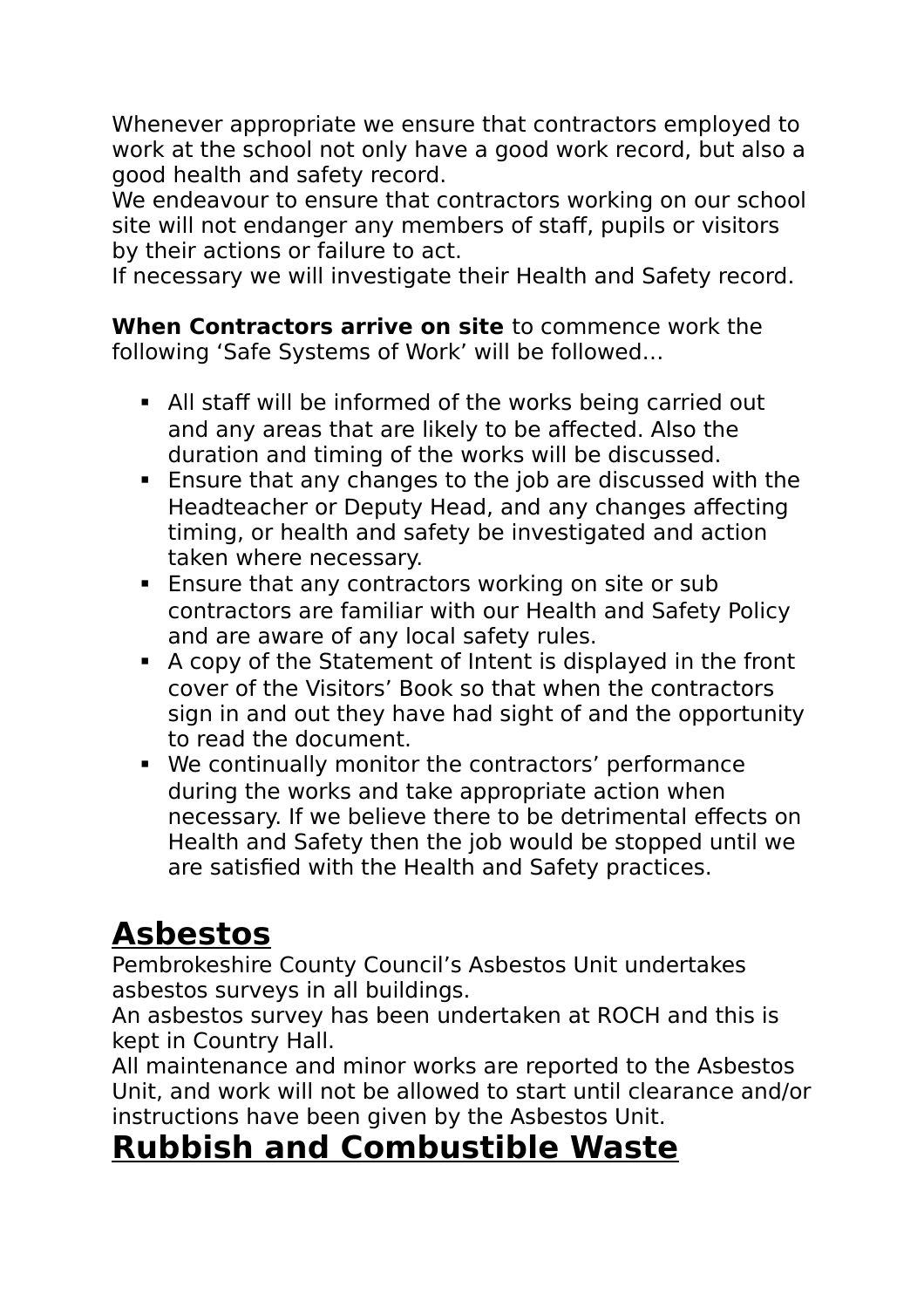Rubbish and combustible materials are kept in metal or noncombustible bins outside the school building. These bins have been provided by Pembrokeshire County Council.

## **Smoking**

ROCH School operates a Smoke Free Policy.

### **Electrical Supplies and Fittings**

Pembrokeshire County Council is responsible for the inspection of electrical installations and equipment. (Portable Appliance Testing – PAT). Personal electrical equipment should not be used unless it has been PAT tested.

The Headteacher and staff are responsible for the safe use of the equipment and their withdrawal if defects are identified. Any electrical faults are reported immediately. Any faulty fittings (e.g. cracked sockets etc.) are isolated and labeled for repair.

All staff should take care not to trail leads which could cause an accident. The use of extension leads should be limited. The use of adaptors is not permitted.

Staff are expected to ensure all electrical equipment is turned off before the end of the day. Appliances are not to be left on standby.

### **Personal Protective Equipment**

Plastic aprons, disposable gloves and resuscitation masks are available if required. All staff are instructed to use disposable gloves when dealing with body fluids and follow strict procedures to prevent any risk of infection.

# **First Aid**

Our First Aiders who hold the nationally recognized qualifications are: 1) 2) 3)

These named persons are qualified to administer first aid to casualties.

The first aid equipment in our school is located in: - **The First Aid room**

The responsibilities of appointed persons are:-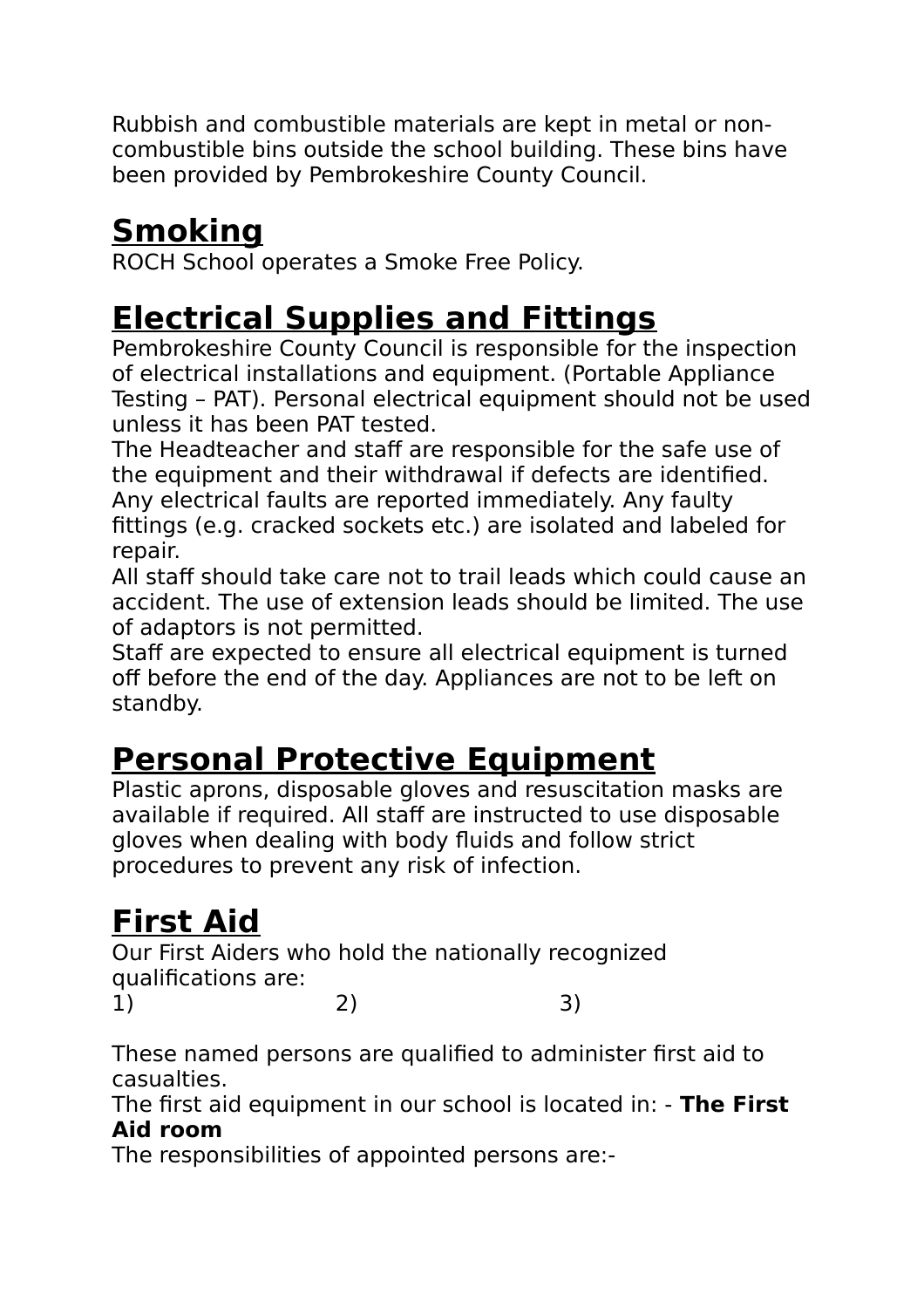- To take charge in the situation where personal injury or illness has occurred and where further medical help is needed.
- Mr. Evans to ensure that the first aid boxes/cupboards are fully stocked with designated items only.

Minor injuries in school or in the playground e.g. cuts, scrapes, grazes are dealt with in school by any member of staff, protective gloves must be worn when dealing with cuts.

If the injury appears more serious then the parents or guardians are contacted immediately and the child may need to visit the doctor/hospital. Serious injuries would include any deep cut, possible fracture or head injury.

If parents are unavailable, the child will be taken to a doctor or the local hospital.

In the event of a very serious injury, the parents should be contacted and an ambulance requested to take the child to the hospital. No attempt to move an injured person should be made until a proper examination and assessment has been completed.

In such cases responsibility of the appointed person ends when the patient is handed over to the parent/guardian.

In the event of a head injury, however minor, the parents should always be informed by phone so that they can monitor the situation when the child returns home.

All teaching staff act in loco parentis during the time that the school is open for children.

All injuries, whether to staff, pupils or visitors, must be recorded in the school accident book.

### **Accident Reporting Procedures**

At ROCH we follow the procedures outlined in the Pembrokeshire County Council's 'Accident Reporting Policy'. All accidents must be reported to the Headteacher or Deputy Head and entered into accident book which is found in the Headteacher's Office.

More serious injuries are reported to the LEA on line and the RIDDOR procedures followed.

Fatal or Major Injuries must be reported immediately by telephone to the Safety Unit 01437 775509 and also to the Chair of Governors.

This must be followed up by the completion of an accident report form and sent to the Safety Unit at County Hall.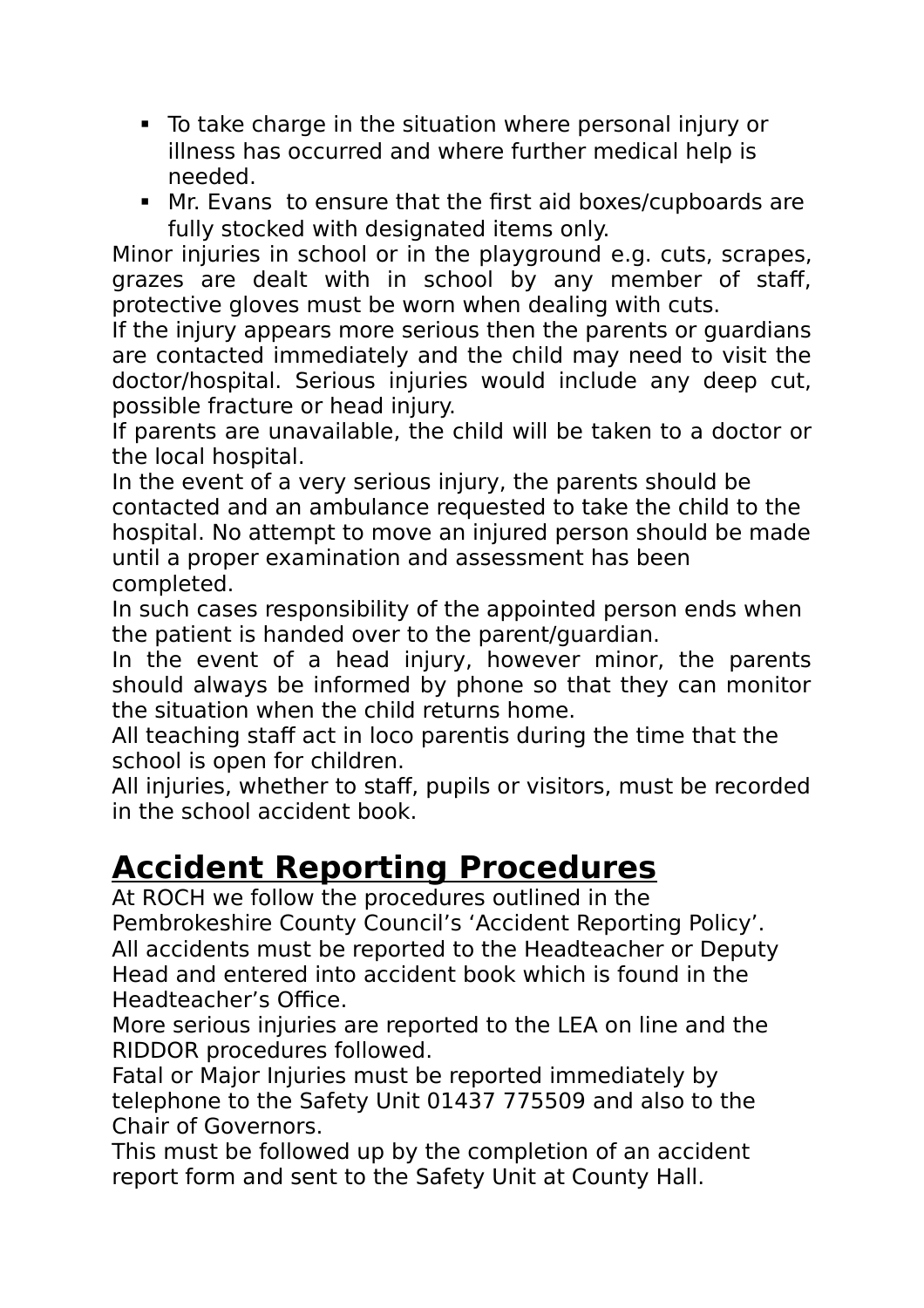Dangerous Occurrences must also be reported immediately by telephone to Health & Safety Unit- 0143777 5509.

### **Administration of Medicines**

While we are prepared to administer prescribed medicines when necessary, it can only been done following a request, with written instructions, from the parents. This is in line with Pembrokeshire County policy. Parents are requested to fill in the form 'Request for School to Administer Medication' which has been provided by Pembrokeshire County Council, when their child requires medication in school. A record is kept in the staffroom of all medication which has been administered. For a child with special medical needs a Healthcare Plan will be drawn up in consultation with the parents. This will apply to any

child with long term medical needs e.g. diabetes, epilepsy, cystic fibrosis etc.

A list of children who have medical problems and who are taking medication regularly will be displayed in the Staffroom Room.

Our school operates within guidelines provided by the PCC policy for Administration of Medicines.

### **P.E. and Swimming /After School activities**

Staff are reminded that:-

1. If a parent has put a restriction on a child's activity on medical grounds, it is the **PARENT ALONE WHO CAN REMOVE IT**.

2. If a child taking part in an unaccustomed physical activity is known to be disabled, or have an ongoing medical complaint (e.g. asthma, epilepsy, cystic fibrosis, etc), rigorous supervision should be maintained.

If these two points are not followed, a serious situation could develop, which may result in claims for damages should an incident occur.

A note of consent must be received from the parent/guardian before a child may take part in any after school activities.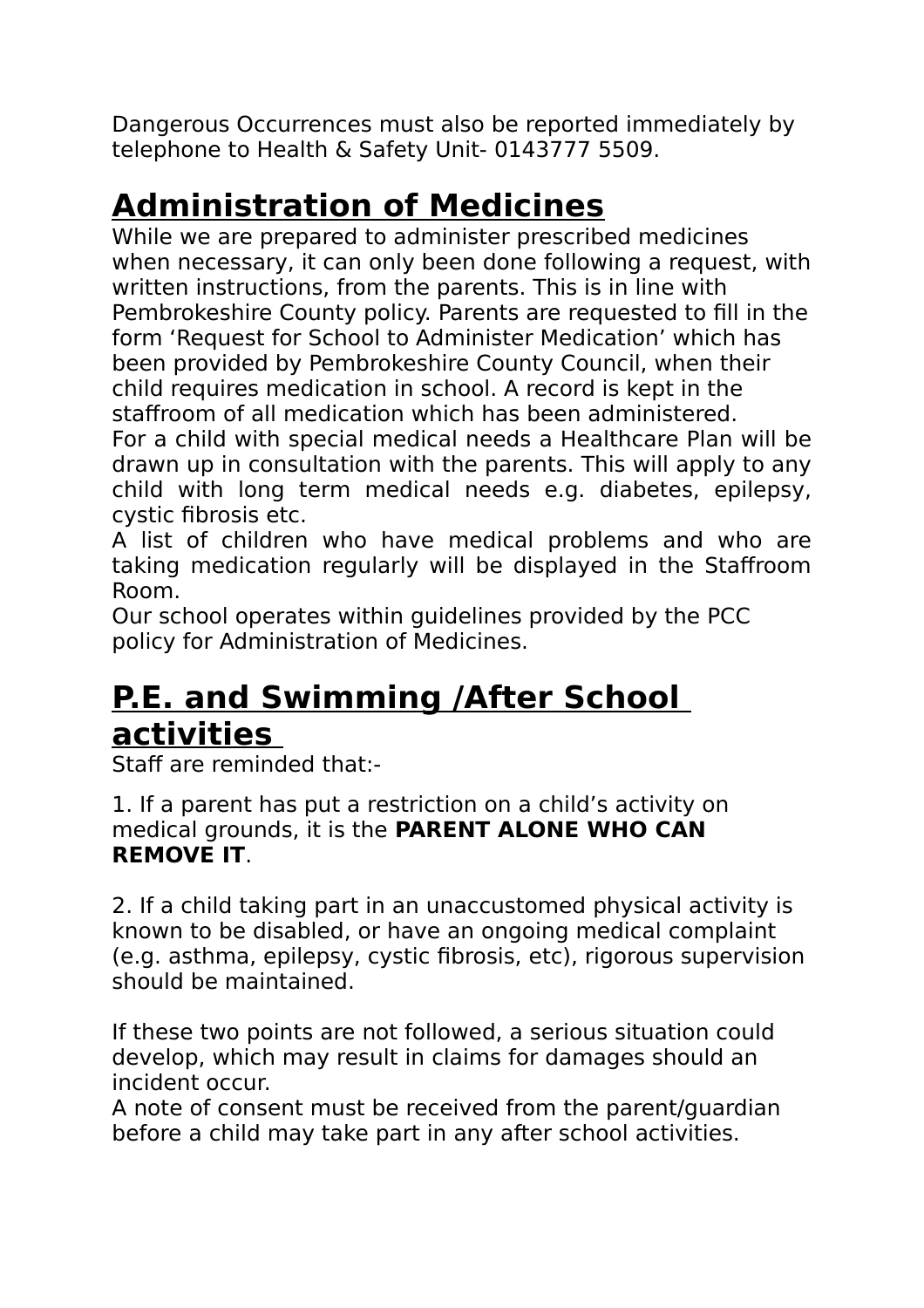**Cancellation of Activities** - Parents/guardians are notified in advance if after school activities have to be cancelled. Where this is not possible, children must be kept in school until the time they would normally leave at the end of the activity. **Equipment** - Any defects or damage should be reported immediately, and taken out of use awaiting repair if necessary. **Swimming Supervision** – ROCH School children receive swimming lessons at Haverfordwest Swimming Pool. There should be continuous supervision by at least one fully qualified lifeguard patrolling the pool for each 50 bathers at all times. There should also be adequate qualified cover for this lifeguard should he/she have to leave the poolside for any reason. The instructors working with swimmers cannot be the lifeguard but may be used to provide cover if they are adequately qualified. In this case the instructor must stop teaching and their pupils must leave the water.

Teachers are instructed that they do not allow children into the pool unless the pool lifeguard is in attendance or if the individual teacher(s) possesses the relevant qualifications.

### **Recreational Periods**

During recreational periods staff are on duty in the playground, or during inclement weather, in the school building. During the lunch period, supervision is carried out by the Lunchtime Supervisors. Care must be taken to see that during recreational periods children do not play in potentially hazardous areas or out of sight of staff members.

### **Missing Children**

#### **If a child should go missing at ROCH School we follow this procedure:**

- Make sure all the other children are safe (i.e. with responsible adults).
- Make sure any external exits are secure.
- Inform the person in charge.
- Start a systematic search, based on where the child was last seen, and with whom, and make sure all areas are covered.
- Inform the child's parents.
- Inform the LEA and the local police.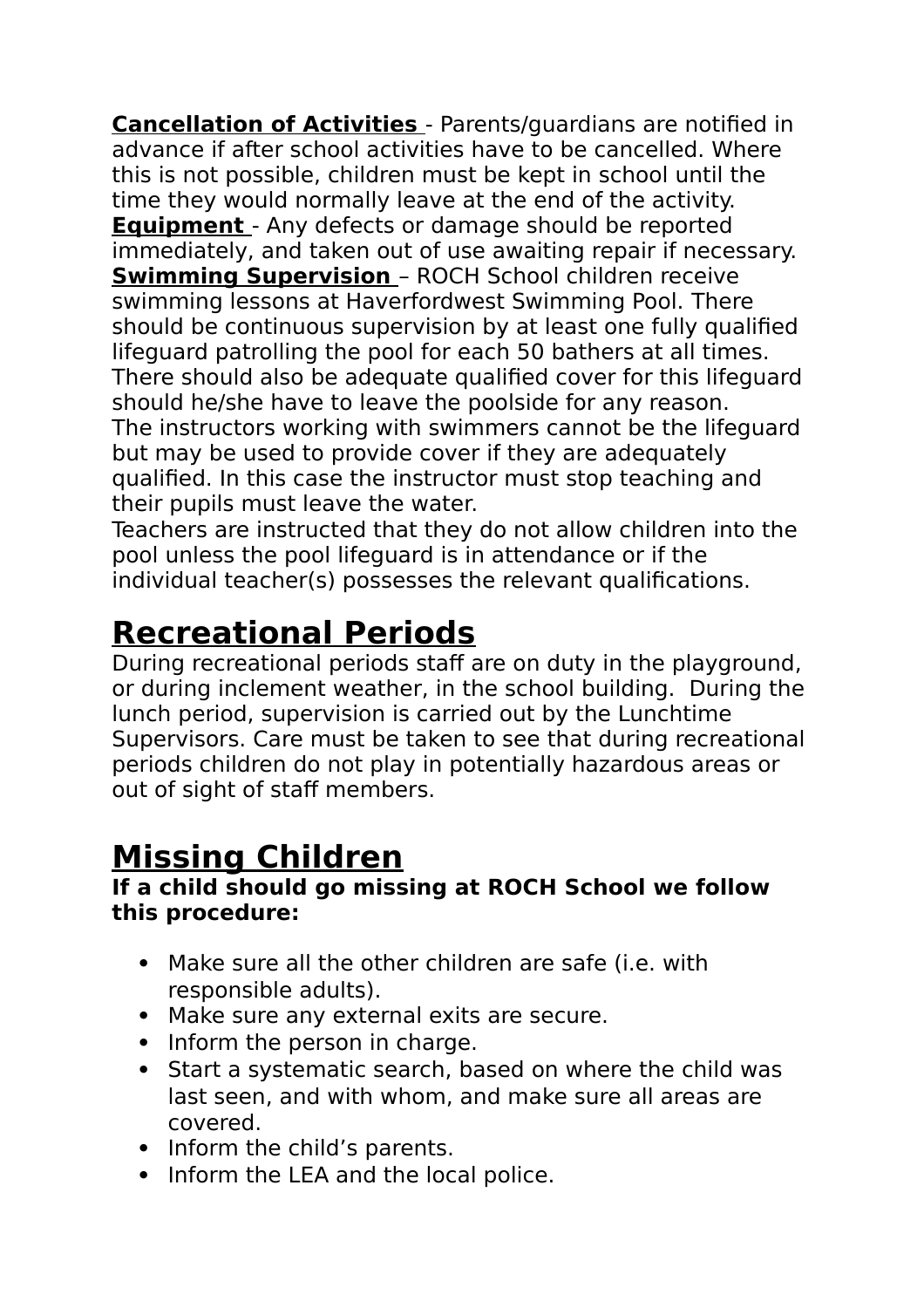### **Educational Trips and Visits**

It is the responsibility of the Headteacher to ensure that all school visits and trips are well planned and that they meet the criteria laid down by Pembrokeshire County Council's guidelines for educational visits. Please see PCC Policy for Educational trips and Visits.

At all times, adequate supervision should be provided with sufficient and qualified staff present. Details of the visit should be submitted to the Headteacher and the LEA. A detailed letter will be sent home to parents and guardians and consent must be obtained for all visits.

A First Aid bag should accompany each visit outside school, along with at least one mobile phone.

### **Transport**

A number of our pupils are transported to school by bus. Children are reminded that unruly behaviour boarding, alighting and during the journey or around stationary vehicles could lead to accidents. Repeated inappropriate behaviour may result in a child not being allowed to travel by bus for a specific period. Children are led onto the buses at night.

Parents and staff are asked to park away from the school gates to avoid congestion and accidents.

A Traffic Management risk assessment has been carried out.

### **Stress and Mental Health**

All staff must take reasonable precautions to ensure that they do not put themselves at risk. We have a 'Work Life Balance' Policy (Catherine Davies)which outlines way to combat stress and achieve a good work-life balance.

The Headteacher will consult with any individual felt to be at risk, and all necessary steps are taken to reduce stress.

### **Visitors to school**

All visitors should report to the Headteacher or the office and sign the Visitors' Book which is clearly displayed in the front entrance. Visitors are expected to conduct themselves in an appropriate manner in order to ensure their safety as well as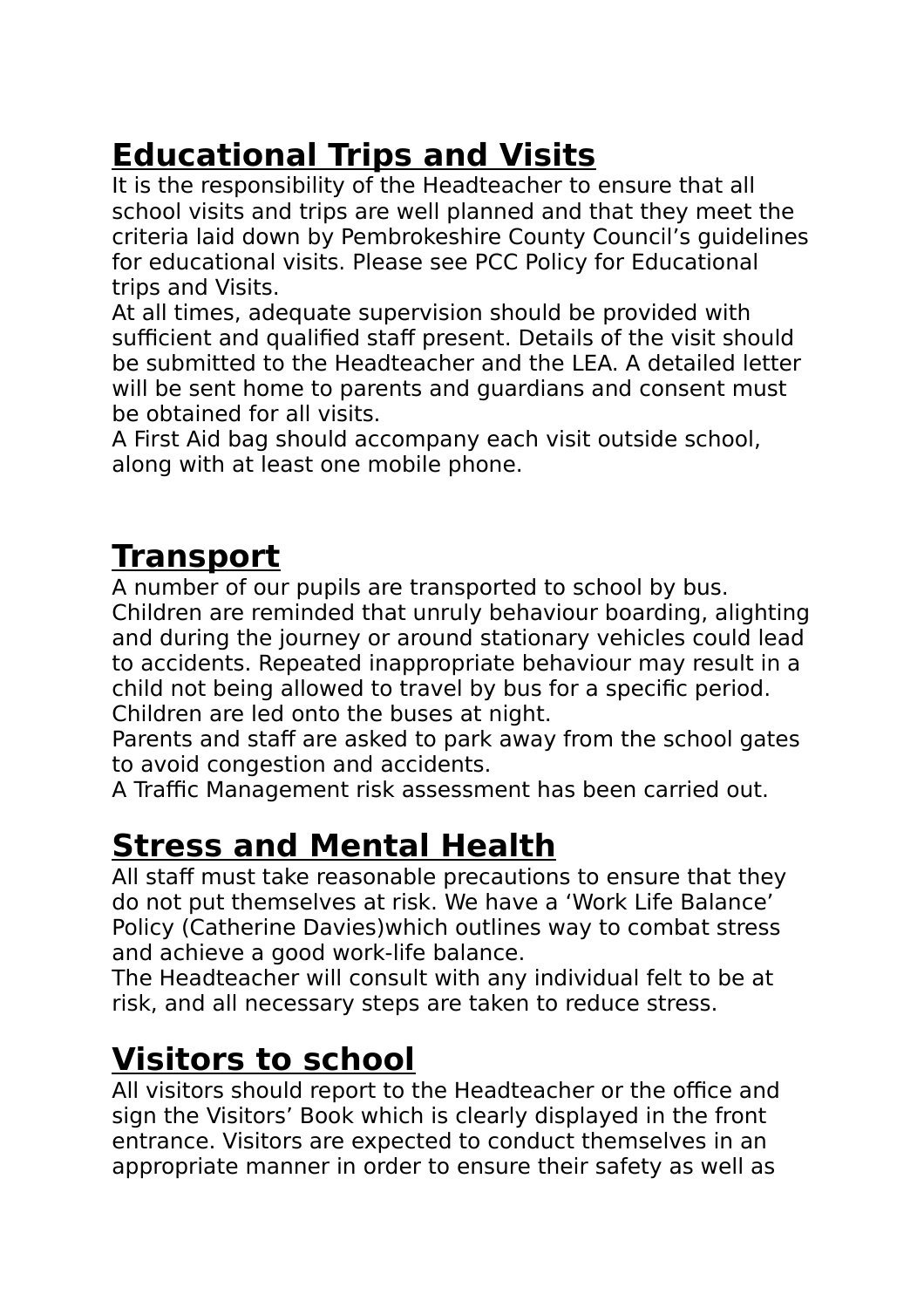the safety of others. The authority has provided policy guidelines for educational establishments with regard to pupils/students participating in work experience programmes. We ensure that we operate within these guidelines.

#### **Severe Weather Conditions**

At ROCH School we follow the Severe Weather Procedures – Policy and Guidelines for schools provided by Pembrokeshire County Council.

Procedures relating to the closure of the school due to bad weather conditions are as follows:

In the event of bad weather conditions arising throughout the school day, the school buses will be summoned for the children to be taken home. We will endeavour to contact all the parents. Those children whose parents cannot be contacted will go home with a person previously named by the parent. If this person cannot be contacted then the child will remain in school with a member of staff.

Every effort will be made to keep the school open, but snow conditions locally can deteriorate rapidly and it is our priority to return children home safely and as swiftly as possible.

Parents are encouraged to phone the school if concerned that the weather conditions might affect closure.

School will re-open as soon as local weather conditions allow. Advice to parents is:

- Phone the school to check whether or not the school has re-opened. Parents are reminded of their obligations to ensure that their child(ren) attends school when it has reopened and if local conditions allow for their children to be present.
- Do not wait for buses for more than half an hour after normal pick up time.
- Information will be broadcast on Pembrokeshire Radio and will be available on the PCC website.
- The school texting service will be utilized to inform parents of the situation.

In the event of bad weather children and teachers are requested to stay in their classrooms until arrangements have been made for their children to go home.

### **School Times**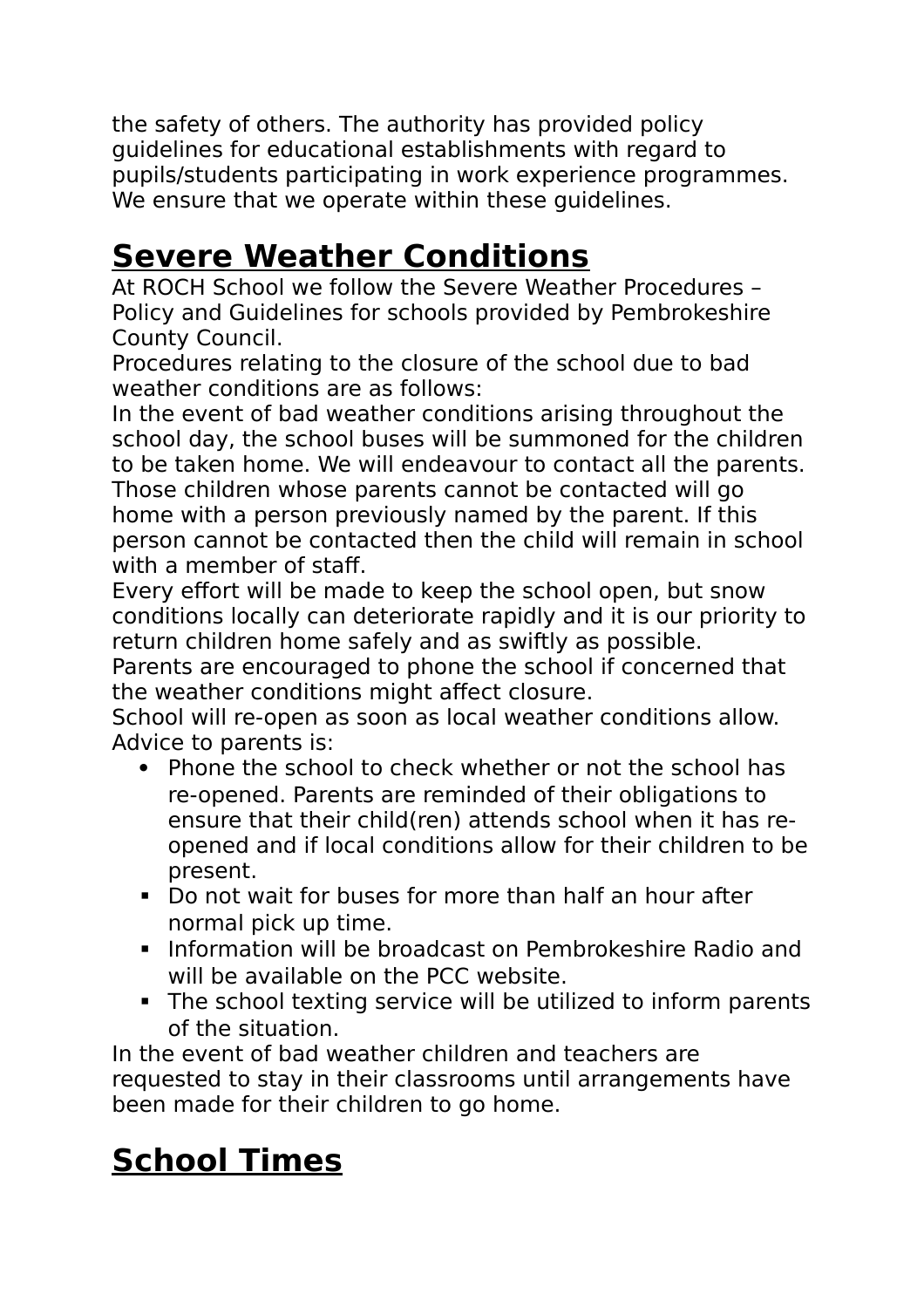Children should arrive in school no more than 15 minutes before the start of school day at 9.00 am unless attending Breakfast Club. Outside of this time the children will not be supervised.

Once pupils arrive in school they must remain in school until the end of the school day and they should be collected within 15 minutes of the end of the school day, unless they are attending After School Club or extra-curricular clubs. If arrangements for collecting children from school are different from the usual ones, parents must inform the school . Children should not go outside the school boundary at any time during the school day unless under supervision. Parents are reminded frequently to take care when walking their children from the collection point to the car parking areas.

### **School Security**

Every effort is made to ensure that ROCH School is a safe and secure working environment. Children in all classes have access to the outside classroom. Access to this area is secured with two locked gates. The main entry point to the school is the front door which requires a visitor to ring the bell so that they can be admitted into the building. They are then required to sign the visitors' book, read a Child Protection statement and be given a visitors badge.

### **Violence to Staff**

The Governors are concerned about the possibility of staff being subjected to violence of any kind whilst working at ROCH School.

If any member of staff is subjected to **any** aggression on school premises they must inform the Headteacher immediately. The local police may need to be notified by the Headteacher or a senior member of staff.

An accident report form should be completed and sent to the Education Health & Safety Officer at the LEA. Appropriate steps will be taken by the Headteacher to deal with such a situation. If necessary, the Governors and LEA will be informed and involved. Staff are asked to keep written records of any such episodes.

### **Other General Points to Consider**